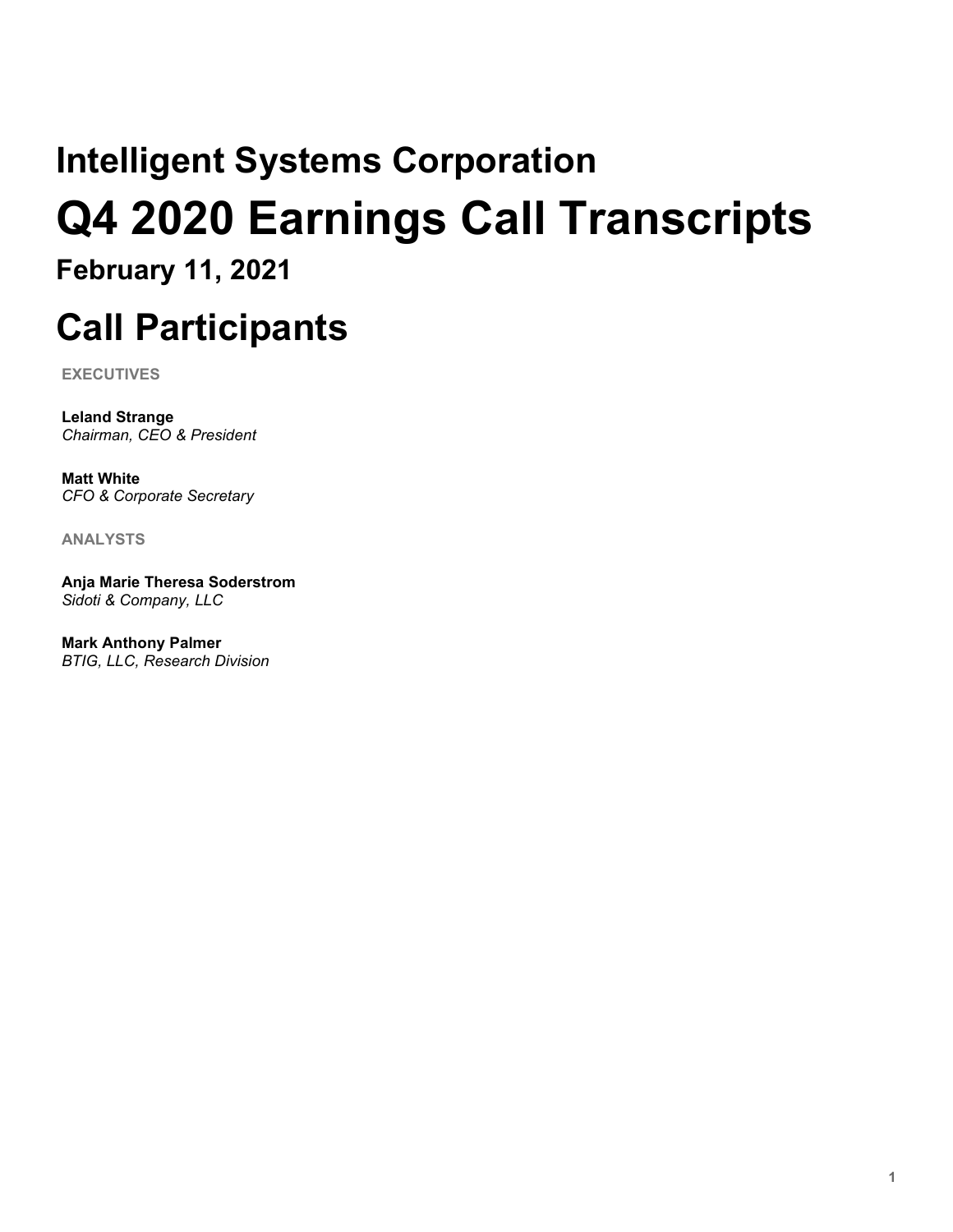## **Presentation**

#### **Operator**

Greetings, and welcome to the Intelligent Systems Corporation Fourth Quarter 2020 Earnings Conference Call. [Operator Instructions] As a reminder, this conference is being recorded.

It is now my pleasure to introduce your host, Leland Strange, President and CEO of Intelligent Systems Corporation. Thank you, Leland. You may begin.

#### **Leland Strange**

Good morning, everyone. Welcome to our call. I need to remind you in the beginning that whatever Matt and I say during this call is a forward-looking statement within the meaning of the federal securities laws, unless, of course, we're stating a historical fact. We will be offering opinions, comments, and analysis that we believe at this time, given what we know or believe today, so that's the -- I'm trying to make the thing that's normally just red tape interesting, as I scratch my head with that. So know that whatever we say, they're subject to a certain number of risk, and we include many of those, but not all of them in our SEC filings. If you have any questions, review the followings, and I hope the lawyer is okay with what I just said.

Now to get to the business of what everyone is signed on for, I'm going to turn the call over to Matt White, our CFO, for a discussion on last year as well as some current expectations. Matt?

#### **Matt White**

Thanks, Leland, and good morning, everyone. As we noted in our press releases, our fourth quarter results were in line with our expectations. While we anticipated 2020 to be a building period relative to a very strong 2019, we did not anticipate the impact that COVID '19 would have on our planned workforce expansion and development efforts. We are very pleased with what we accomplished in 2020 and despite unforeseen headwinds, we completed crucial investments in our infrastructure that laid the foundation for 2021 and beyond.

Revenue for the fourth quarter of 2020 was \$9,623,000, a 7% decrease relative to the fourth quarter of 2019. However, revenue for the fiscal year 2020 came in at \$35,873,000, an increase of 5% relative to fiscal 2019. The components of our revenue for the fourth quarter consisted of license revenue of \$2 million; professional services revenue of \$4,783,000; processing and maintenance revenue of \$2,412,000; and third-party revenues of \$428,000.

As we previously disclosed, we recognized \$2 million of license revenue in the fourth quarter, which was sooner than we initially expected. However, as a reminder, because we recognized license revenue in the fourth quarter, we do not expect to recognize license revenue in the first quarter of 2021. And I'll talk a little bit more about the license revenue later.

As we indicated during our call last quarter, we saw the impact of revenue declines from Wirecard and the government stimulus program that did not occur in the fourth quarter. We do not expect any additional revenues from Wirecard going forward and have only recognized to date amounts that have been paid or are probable of being paid.

While we do expect additional revenue in the first quarter of 2021 from new government stimulus programs, it is too early to quantify the impact that these programs will have on subsequent quarters of the upcoming year. Similarly, we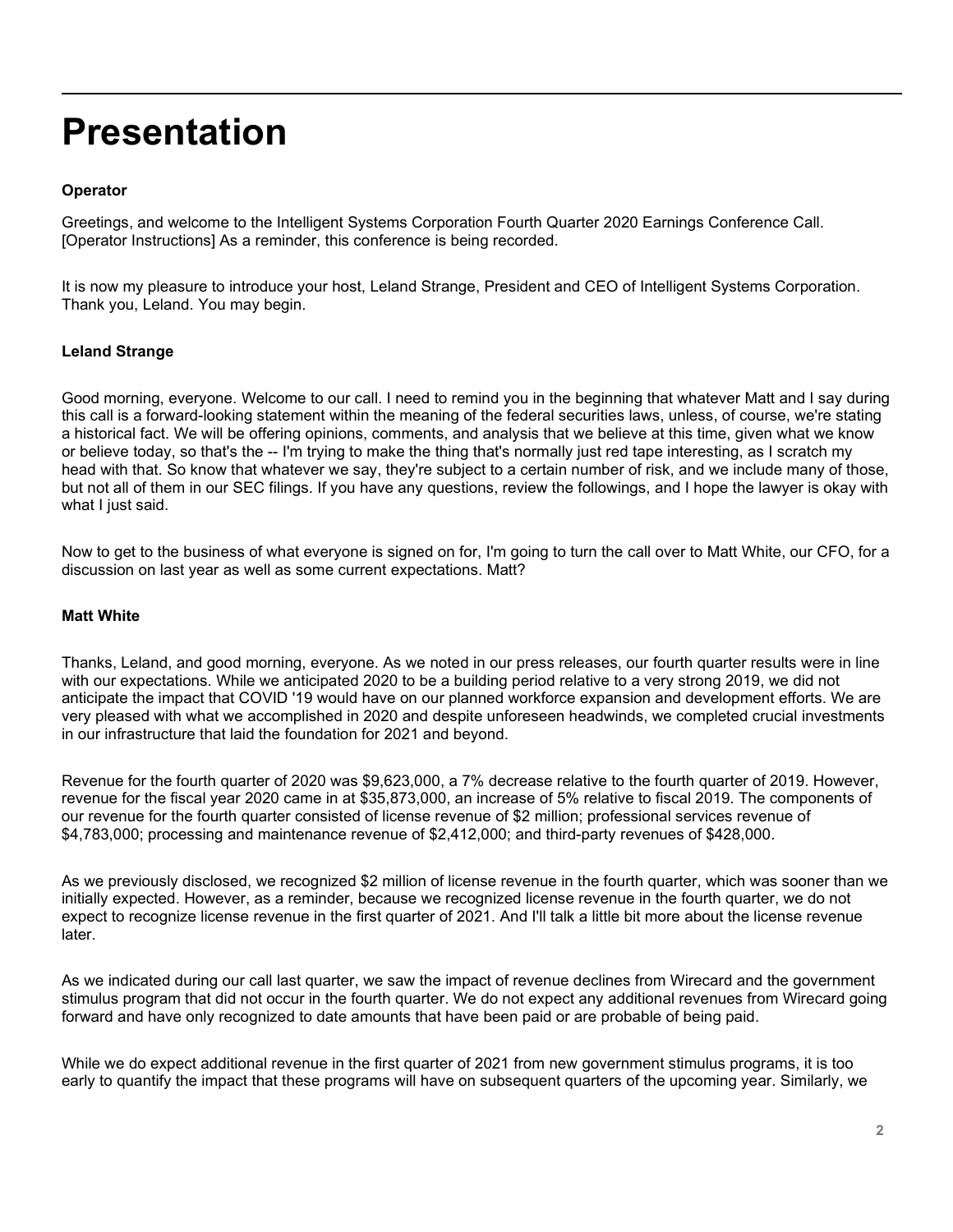have started processing loans for American Express, but it is still too early for us to determine the degree that this customer will impact 2021 revenues.

We do expect continued growth in our processing and maintenance revenues from a combination of new recently signed customers and continued growth from existing customers.

And now turning to license revenue, as previously mentioned, and also disclosed in our January press release, while we do not expect license revenue in the first quarter of 2021, we currently expect a new license tier in the second quarter, and we continue to expect significant license revenue in the second half of 2021.

Professional services revenue did see a dip in the fourth quarter primarily due to recognition -- to the recognition timing of various projects we're working on. In the first quarter of 2021, we expect similar or slightly higher professional services revenue as compared to the first quarter of 2020 when professional services revenues were \$5.3 million.

Turning to some additional highlights on our income statement for the fourth quarter of 2020. Income from operations was \$2,732,000 from the fourth quarter of 2020 compared to income from operations of \$3,979,000 for the same time last year.

Our operating margin for the fourth quarter of 2020 was 28% compared to an operating margin of 39% for the same time last year. The year-over-year change in operating margin was primarily driven by lower revenue and previously announced infrastructure investments in our processing environment as part of our long-term growth strategy. The investments we've made will enable us to take on additional processing customers in 2021 and future years.

Our fiscal 2020 tax rate was 23.2% compared to 18.8% in fiscal 2019. The 2019 tax rate benefited from tax deductions on stock option exercises, which depend on the timing of the option exercise and the difference between the grant date and exercise date fair value. We expect our ongoing tax rate to be between 22% and 24%.

Earnings per diluted share for the quarter was \$0.24 compared to \$0.41 for Q4 2019, and full year 2020 diluted EPS was \$0.91 compared to \$1.22 for the full year 2019.

I'd now like to provide a quick update on our liquidity position. Our cash balance at December 31, 2020 was \$37,956,000, a significant increase compared to \$26,415,000 as of December 31, 2019. As we noted in our press release, we repurchase \$1.6 million of our shares, while maintaining significant reserves to weather the current crises and invest in our future.

We also invested \$6.9 million in our processing infrastructure in 2020 and opened the recently announced offices in Dubai and Chennai. We believe these newly added employees and locations will allow us to enter new markets, grow our processing capabilities and further expand our offerings on the core product platform. We are still in the early stages with these new offices. However, we expect to start generating some revenue in the second quarter.

Before I turn the call back over to Leland, I would like to give a brief update on the effects we're seeing during the continuing pandemic. Overall, we experienced a relatively muted impact on our business, stemming from COVID-19 related economic slowdown in 2020. And the most significant impact has been on our employees in India that have been working remotely for almost a year now. We're encouraged that we've been able to maintain key functions and business continuity in addition to delivering excellent service for our customers as reflected in our strong professional services revenue. However, we haven't been able to hire and train at the pace we expected before the pandemic, which could impact growth in our 2021 professional services revenue.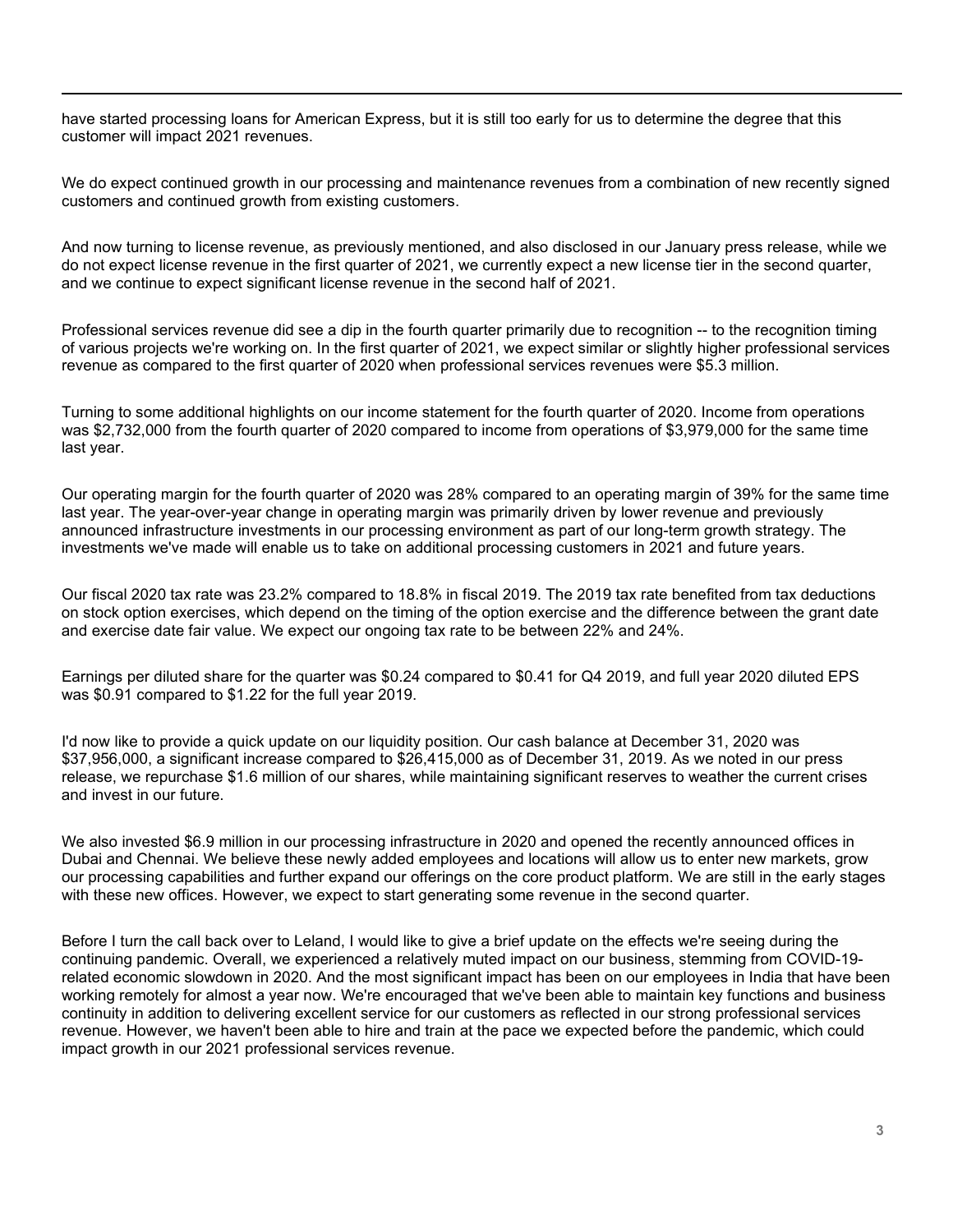We remain incredibly optimistic about our long-term prospects and believe the investments we've made this year will yield new customer wins and revenue growth in the future. As mentioned in this morning's press release, we expect top line growth of 15% to 25% for 2021 as compared to 2020.

And with that, I'll turn it back to Leland.

#### **Leland Strange**

Okay. Thanks, Matt. I'm going to make some short comments and then open it up for questions, which you can do on the phone. But another way you can do it is to send us an e-mail at questions@intelsys.com. I have my computer open, and I see them as they come in. We're not going to be able to answer all of them, but we'll go until about 11:30.

I always take a look at what I've said in the past before having these annual calls for 2 reasons. I don't want to be repetitive, and I want to check myself for accuracy after the fact.

It appears that the last 3 years, I said something to the effect that we did not believe the year would be as strong as it turned out to be. I think I've said that at the end of '18, '19 and '20. We felt that each year would be good but had no information in January of each year that would justify a forecasted range different than what we had articulated. As I've said before, our budget forecasts were not meant to be either conservative or a stretch, just our best guess based on contracted and business under discussion.

We recognized and commented that license revenue is virtually impossible to predict on a quarterly basis, although we can come pretty close in predicting annual amounts. I emphasize the word close since, again, I've said we don't know how well our current or new customers will grow their portfolios. In many cases, they also lacked good insight on how they'll grow.

This past year is no real exception. As Matt discussed, we received license revenue in the fourth quarter earlier than expected even as late as the third quarter. We thought that would not come until the first quarter of this year. That was good for last year, but it eliminates a couple of million that we expected to come in for this first quarter. As to the year, we certainly did not expect or project the insolvency of Wirecard. That one event put a hole in our projections of almost \$3 million.

We also did not expect pandemic-related events that also cost us another approximately \$1 million in revenue as one of our customers does mobile parking. And one of their big areas of income is New York. And of course, business loans dried up so the Kabbage revenue went down as far as business loans. Now some of that was made up in other ways, as Matt talked about.

You've heard me repeat too many times that resources are a constraint on growth. With the lower demand on resources by Wirecard, we were able to move some resources to other billable work. And in total, made up the big holes left by that insolvency and the pandemic to still end the year up 5%. I'm very happy with that result. So to come full circle with my comments in past years, we certainly ended up about where we thought we would be, but we got there in a very different way than we expected. Certainly, the fourth quarter license revenue made it possible.

In calls throughout last year, I probably unintentionally underplayed the effect of COVID on our operation as our numbers continue to come in strong. As Matt said, they were -- the effect of COVID muted in terms of our numbers. But also, as he said, it certainly impacted our ability to grow 2021 as much as we had previously thought. A lot of business went into slow motion and making strategic moves to change processors became more risky for potential customers, plus we did not get a substantial number of new team members sufficiently trained to handle big new opportunities.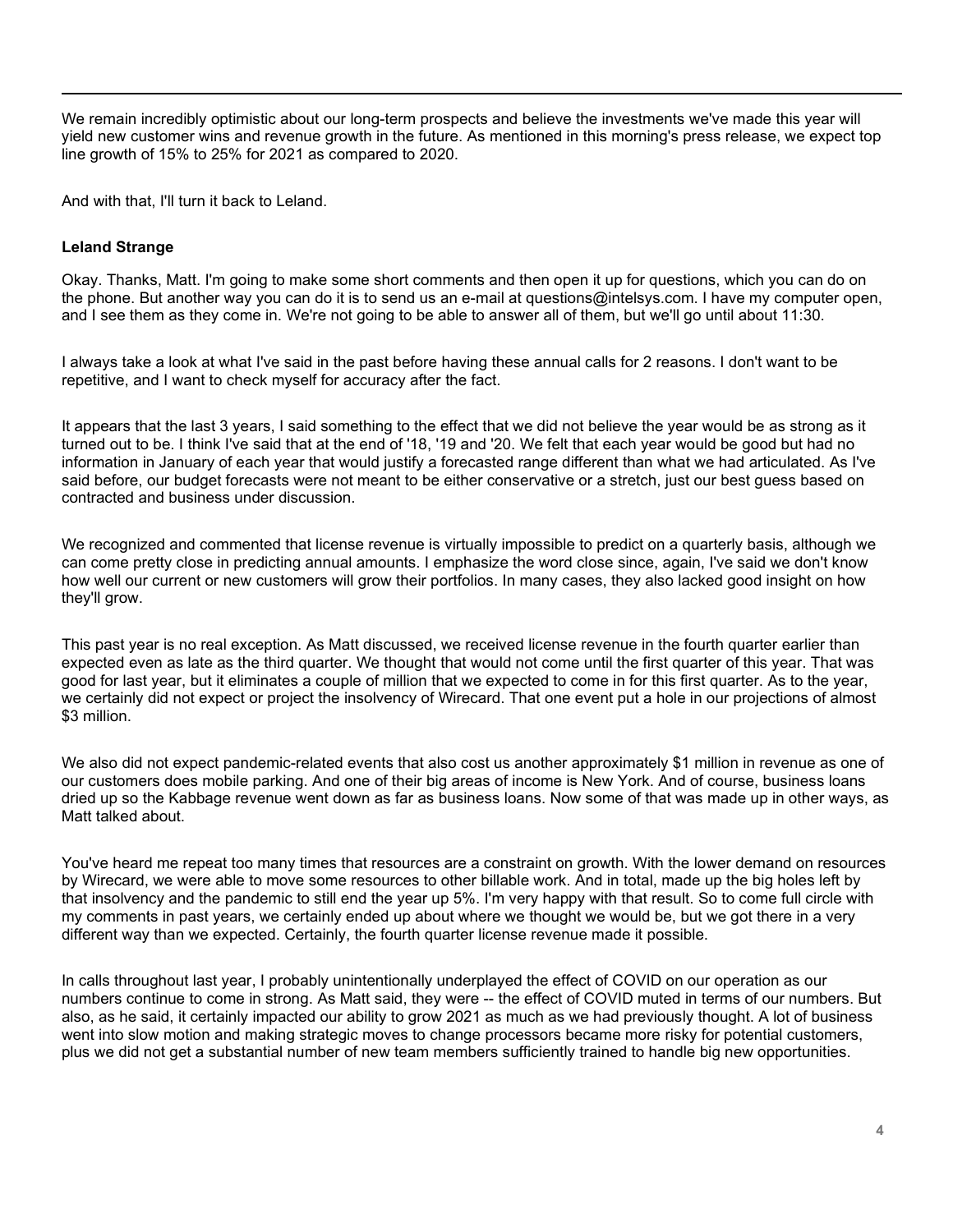Remember, a year ago before the pandemic, I said we would use 2020 as a catch our breath year and gear up for a big 2021. Well, maybe 2020 turned out to be more of a hold your breath than a catch your breath. One hold your breath example is our growth in India. We set out a plan in early 2020 to buy a land and build a campus for 1,000 employees in our India headquarters office of Bhopal. But due to COVID, those types of activities ground to a halt, and we're just now moving back down that path to either buy land and build or buy buildings.

The opportunities have somewhat shifted due to COVID. Also, just reiterating what Matt said, we do expect our processing revenues to continue to grow in 2021 as we add new processing customers. Our current expectations are to grow total revenues in the 15% to 25% range.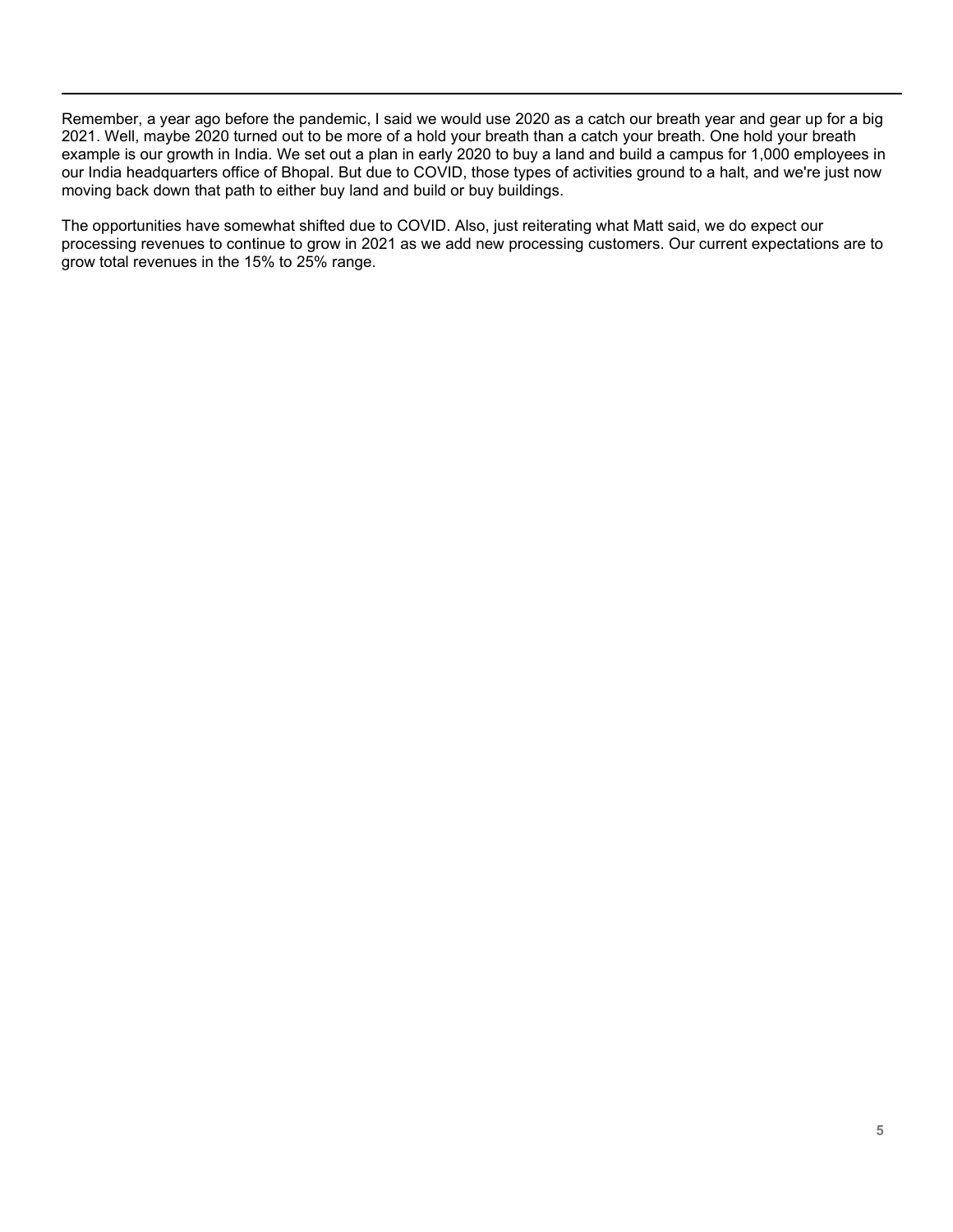## **Question and Answer**

#### **Leland Strange**

With that, I am actually going to go now to questions. And I've got some already and several of them, I'm just going to try to combine into one. People are asking about -- I got 3 questions about the cloud and about technology and our new effort to rewrite some software.

Answering that, trying to put all those together, I would say, we expect to spend in the neighborhood of \$25 million in the next few years with the team taking a fresh look at how to do issuing with all the newest tools available, including the cloud. While we believe we have the latest and most flexible and agile architecture in the marketplace today, we're not going to rest on our laurels.

Cloud is mandatory in addition to being a buzzword, and we currently run on the cloud. As a matter of fact, our new operation in the Middle East, headquartered in Dubai, is moving from Wirecard Germany computers to the Azure cloud, that is the Microsoft Cloud. By the way, we also have an instance running on the AWS cloud. So, we run on the cloud.

But while everyone is chasing after putting everything on the cloud, in my opinion, that may not be the best final solution for everyone. So, our new architecture will be cloud independent, including running on private clouds. And that's what our own U.S. processes system is doing today. It's a private cloud. We believe we'll have a cost advantage with this solution that will play out over the long term, but we do check the mark that we run on the cloud. And I think that was the essence of one of the questions, do you run in the cloud.

And that's clearly something that all prospects, 1 of the questions they asked, are you run on the cloud? And then we say, well, does it matter? And they really don't have a good way to answer that other than we just need to know.

I've got 2 more questions that just came in. Let me -- those up, here we go. One is about America Express growth. Can you elaborate on the loan processing you're doing for American Express?

The fact is we are processing for American Express based on their purchase of Kabbage. They have taken over the Kabbage contract. We now have an agreement with American Express, and we are running -- we're going to be running a completely separate environment for that product. I can't say much more about the product. I will tell you, factually, we do not know how fast it will grow, we do not know what their plans are. This is the case with many of our customers. They get started. They kind of measure the progress and see what's happening, then they decide what they want to do. In many cases, they want to put things on pause while they change their program. They've learned some things.

So the fact is we are processing for American Express. We just don't know how fast or how that program will grow. We do think it's significant though that they made the decision to stay with us. We also continue to process what's called the old Kabbage as they run off their loans. We're also continuing to process the old Kabbage for the new PPP loans. Again, have no idea how many loans will come on that. Last year, it was significant for us. We're hoping it will be similarly significant, but it's very hard for us to try to project that. And it's very hard for an analyst to try to factor that into their numbers.

So we just want to let you know. We tell you what we know, but we can't tell you what we don't know. And your guess is as good as ours on how fast either of those programs will work.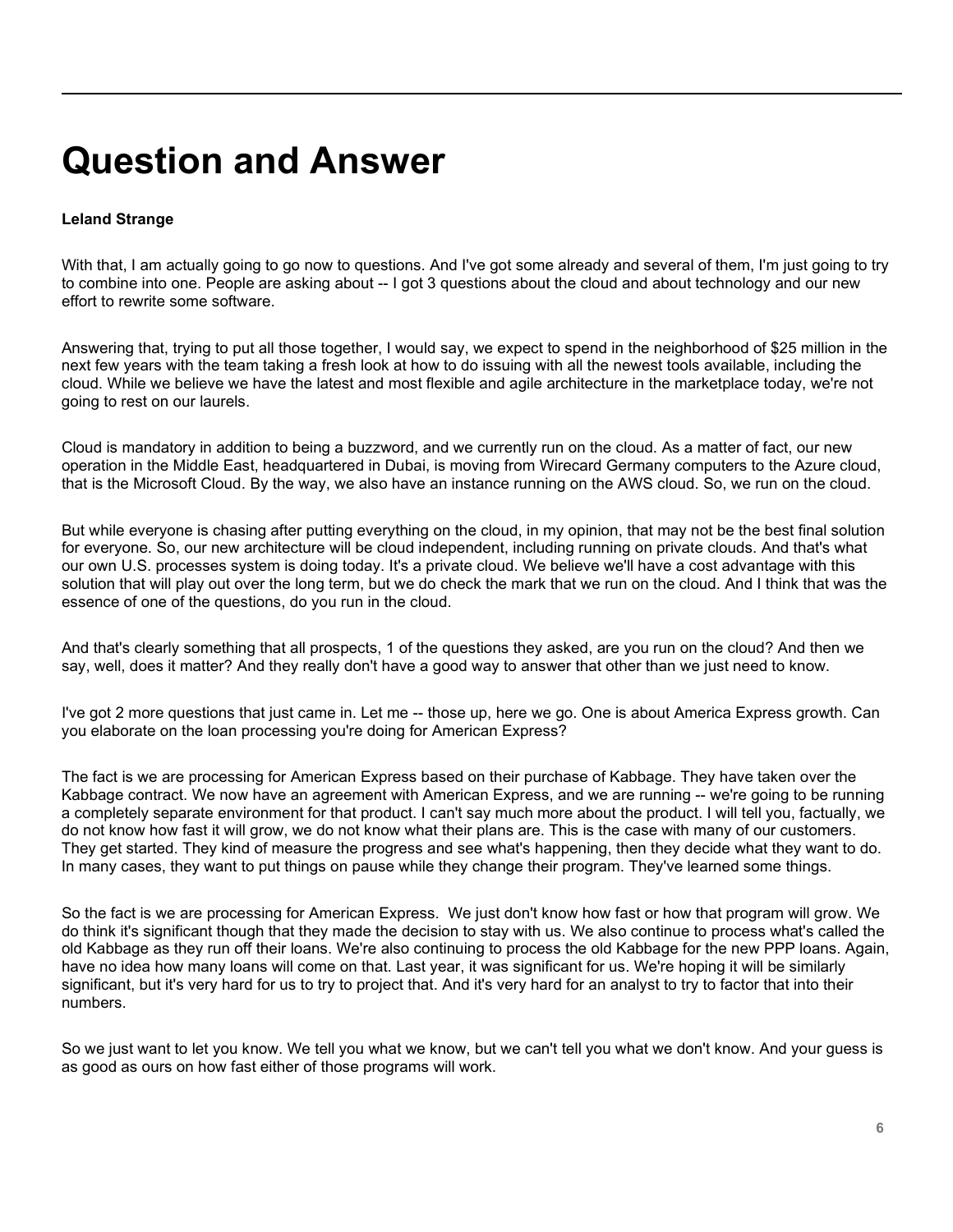Another question that came in is -- oh, there is another one on American Express. So, it looks like everybody likes American Express here. One is about how do you think about the timing of share repurchases in relation to your underlying business or in relation to the volatility of the stock.

I generally try to make sure that I don't comment on stock price because I really have no idea of where it would be. And after saying that, I'm going to comment on stock price. One comment I will make is that given the relative valuations of other fintech companies in the business, we're probably in the low end of valuation.

Now on the other side of that, given the norms, it's how you evaluate a company based on their growth rate and their profits, we're probably about right. So I have no idea.

In terms of additional share repurchases, we have that open. We've never felt like we should manipulate the price by stepping into the market. So we're simply there if there's a clear -- buy signal for us, meaning without any question, it's a value, we're likely to step in and do it. Where that number is? I can't tell you right now because it probably does move as the market moves.

The other question was impact on COVID in terms of trends and underlying end customer sign-ups for new cards. I don't think we see a trend there. I think there's -- the new card sign-ups for our current customers is going very well. Even to the extent when we say, well, we think now we may have another license here in the second quarter. I think most of you realize how those tiers work. We made a -- barely made it for fourth quarter of last year instead of first quarter, but we made it and went into fourth quarter.

We think based on current rates that we'll probably have another tier in the second quarter for 1 of our customers. And we are pretty certain again, based on the information we have now, that probably in the third quarter, we're going to have a very, very big increase in license revenue. Could some of that move into the fourth quarter? Of course. And it's not really something that we can control. It has to do with customers or potential customers either deciding to slow down what they're doing, maybe make some changes to move it into another quarter or to accelerate a little bit. We're there, so we could go either way, but it's not within our control.

On the other hand, we don't see any particular COVID impact from the business side other than things I mentioned earlier, things like if you're in the parking business, it obviously affects you. If you're making loans to small business, it definitely impacts you.

Let's see. Could you expect more -- could you say more about what you expect for the Dubai office next year? Honestly, we think we're going to grow that. We're not -- it's not a significant number this year. We hope it will be significant 2 years out. We're just not -- but we do expect to get new business. We'll definitely have new clients, and it's full processing.

#### **Matt White**

Do you want to take a question from the phone, Leland?

#### **Leland Strange**

Sure.

#### **Matt White**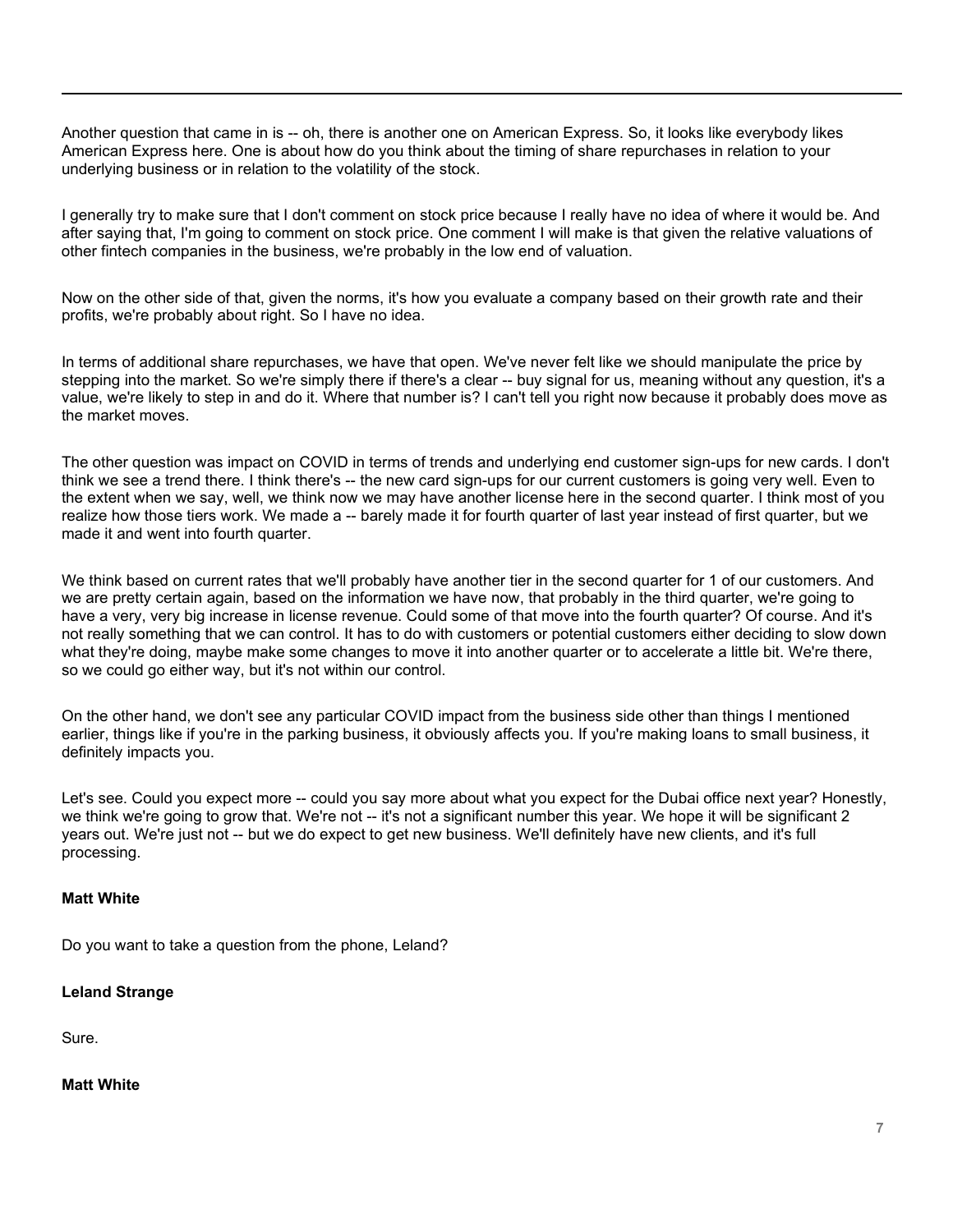Operator, is there anyone waiting to ask a question?

#### **Operator**

Yes. We have 2 participants, one moment. Our first question comes from Mark Palmer with BTIG.

#### **Mark Palmer**

Just wanted to get your perspective on the guidance for 2021. The range you provided is fairly wide, 15% to 25%. And if you can just give us a little bit of color on what would cause the result to be to the higher end of that range or the lower end?

#### **Leland Strange**

Matt, do you want to take a shot at that one?

#### **Matt White**

Sure. Yes. So it's the -- some of the unknowns that we talked about, if those come in more positive than maybe we were planning for, that's some of the upside. We've talked about the new offices in Dubai and some of the revenues that we could get there. If that comes in quicker than expected, we'll be at the higher end, similar for American Express.

#### **Leland Strange**

Yes. We're trying to kind of take a middle range there. If we don't know what the American Express program will bring. We don't know what the PPP program will bring. We don't know how much additional revenue we'll get in the Middle East, although we expect to have some. And I would say those are the -- well, there's actually some other unknowns, and I'll add some other color here.

People want to know about customers. We're signing new customers, but they're typically small ones. There's a test project that we just signed yesterday for a -- one of the neo-banks that has a pretty big name that would know kind of around the world, Europe and U.S., but it's a test project. Now if -- and they're paying us for it.

If they were to work out well, they could end up doing a lot of business this year. They could decide after 6 to 8 weeks of test, that they want to make some changes. So it defers for 3 or 4 months as they make changes, and they look again. So it could go into next year.

So it's just those unknowns, Mark, is why we have to try to be careful. We believe 25% is the upside cap. We are pretty sure 15% is the lower side cap. So we're kind of picking that wide range because that's all we know now.

Do we have any other questions on the phone before I hit some...

#### **Operator**

Our next question comes from Anja Soderstrom from Sidoti.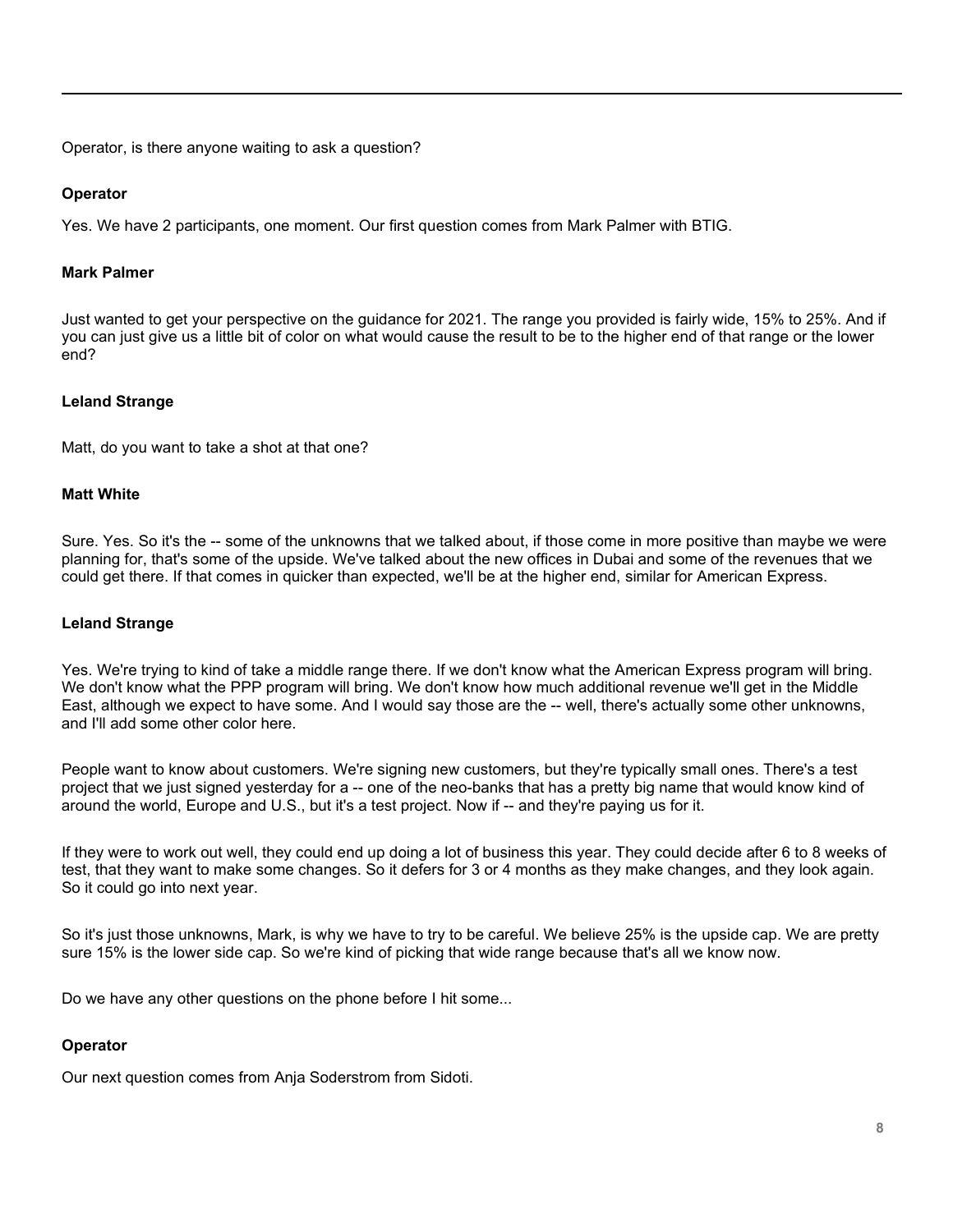#### **Anja Soderstrom**

So I just wanted to get a little bit better understanding of the headwinds in terms of the growth. You mentioned some difficulties hiring in India and that might hamper your growth. How would that -- would you be able to achieve the 25% upside even if you're not able to hire anymore in India? Or how do you see that affecting your growth targets?

#### **Leland Strange**

Yes. Thanks for the question. No, we believe that we will have the resources to achieve the 25% if these programs grow to that degree. So we have different kinds of customers. Some require resources to the level of, I'm going to say, 50% of revenue we need resources for that. Some -- there's a lot of scale to it. We need 20% in costs for 100% revenue.

So the kinds of things that we're talking about, they hits the upside, that's for the scale side. So we believe that we're - we believe we certainly have coverage to be able to go to the 25% if these customers achieve anywhere close to their goals.

But we have to look a lot further out in terms of training. And I'm going to give you another example here. So we have -- I'm not going to even call them a potential customer. We have someone a major bank that we've been working with in terms of showing them what we do. And I'm going to guess that they've got 200 man hours into just looking in demos. And that means they may have 25 people on an hour or 1.5 hours demo several times.

But yet, just in the last couple of days, I got something more specific from them, and they said something about, "Ah, it's great to learn about your great architecture" by the way, which is from one of the top executives. Then he said our -- I'm reading, "our credit aspirations are really big, but our road map is not fast. We are approximately 3 years away from actioning any change if we were to make a change. But we look forward to continuing to learn more about your capabilities."

So hopefully -- again, you hear me talk about the long term and the long cycle here. Hopefully, that will help you. That's a very specific example that's happened this week. Now it's not our first contact with them this week. We've been having it. But we're having at the high level, along with 25 or more people at other levels.

So these are huge strategic decision for these people. And they -- before they would go with us, they would expect that we have a really good, trained group to go with them because the reason they go with us are things like our people. That's one of the main reasons. Second is our architecture. And third is our ability to move fast. So we're training -- we're hoping to be training this year for 2023 in terms of the way we look at it. This is our long-term vision to compete with the biggest people out there.

And -- so hopefully, that will give you a little more perspective because that's a real-life example. I've got the e-mail up right now that I just read out to you. And we'll stay in dialogue, and they expect, as I said, I look forward to learning more. They are going to continue over the next couple of years to still work with us to see what we have compared to other people. And then they do an RFP at some point. Do we have any more phone questions?

#### **Operator**

No. There are no further questions at this time. I would like to turn the floor back over to management for any closing comments.